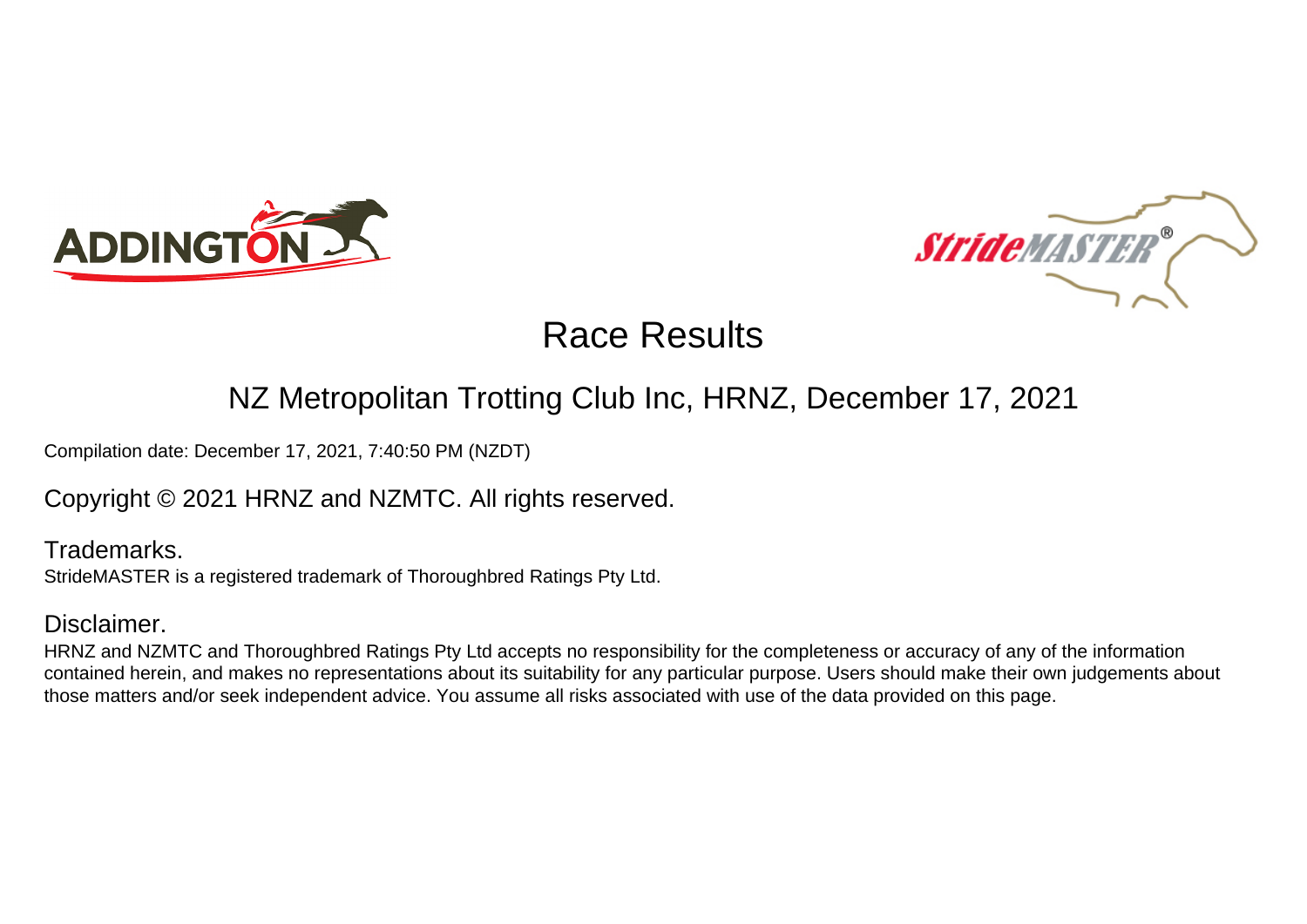



#### December 17, 2021, Race 5, HYDROFLOW TROT, Distance 2000m, Addington - Survey 3200m

|     | Result TAB no. | Horse (Barrier)              | 2000 to | 1800m to | 1600m to | 1400m to | 1200m to | 1000m to | 800m to | 600m to | 400m to          | 200 <sub>m</sub> to | <b>Total or</b> | Margin |
|-----|----------------|------------------------------|---------|----------|----------|----------|----------|----------|---------|---------|------------------|---------------------|-----------------|--------|
| 1st |                | <b>Regal Attire (2)</b>      | 1800m   | 1600m    | 1400m    | 1200m    | 1000m    | 800m     | 600m    | 400m    | 200 <sub>m</sub> | <b>WP</b>           | Average         |        |
|     |                | Position in running (margin) |         | 3(4.3)   | 3(4.3)   | 3(3.6)   | 3(3.7)   | 3(3.4)   | 3(2.3)  | 2(1.7)  | 2(0.7)           | 1(0.0)              |                 | 0.00   |
|     |                | Sectional time (s)           | 17.95   | 14.87    | 15.26    | 14.95    | 15.34    | 15.05    | 14.51   | 14.55   | 14.02            | 14.39               |                 |        |
|     |                | Cumulative time (s)          | 150.89  | 132.94   | 118.07   | 102.81   | 87.86    | 72.52    | 57.47   | 42.96   | 28.41            | 14.39               | 2:30.89         |        |
|     |                | Speed (m/s)                  | 11.14   | 13.45    | 13.11    | 13.38    | 13.04    | 13.29    | 13.78   | 13.75   | 14.27            | 13.90               | 13.25           |        |
|     |                | Stride length (m)            | 5.46    | 6.56     | 6.48     | 6.52     | 6.36     | 6.35     | 6.49    | 6.38    | 6.23             | 6.27                | 6.29            |        |
|     |                | Stride duration (s)          | 0.458   | 0.488    | 0.494    | 0.487    | 0.488    | 0.478    | 0.471   | 0.464   | 0.437            | 0.451               | 0.475           |        |
|     |                | Stride efficiency (%)        | 46.64   | 67.21    | 65.52    | 66.42    | 63.19    | 63.01    | 65.77   | 63.52   | 60.61            | 61.45               | 61.88           |        |
|     |                | Stride count                 | 36.61   | 30.50    | 30.89    | 30.68    | 31.45    | 31.49    | 30.83   | 31.37   | 32.11            | 31.89               | 317.82          |        |









Stride duration

Speed 20 m/sec



2000 m Finish

Stride efficiency 100 %



Note: Horizontal distance axis grid lines are 200m furlongs.

Disclaimer.

0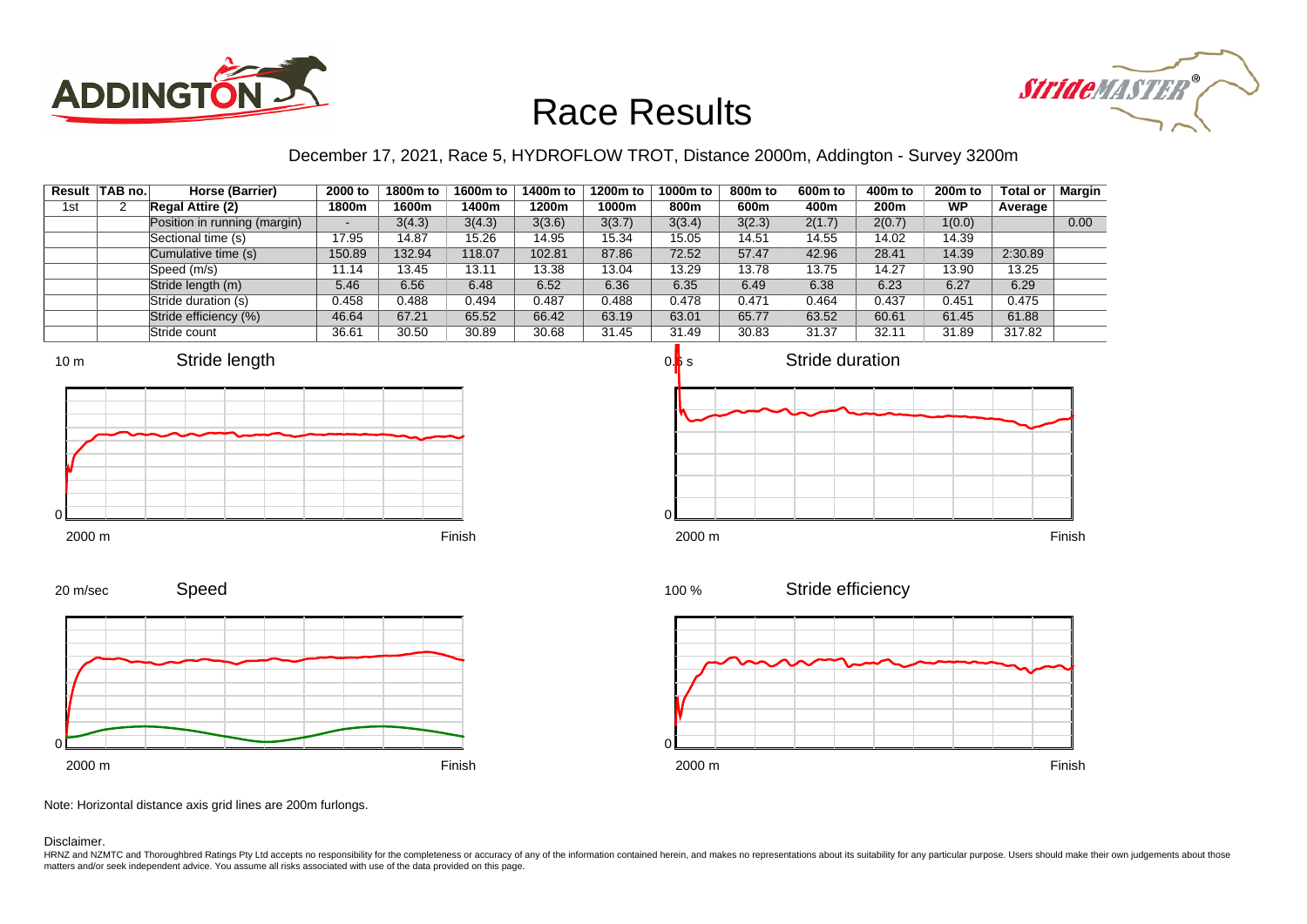



#### December 17, 2021, Race 5, HYDROFLOW TROT, Distance 2000m, Addington - Survey 3200m

|                 | Result TAB no. | Horse (Barrier)              | 2000 to | 1800m to | 1600m to | 1400m to | 1200m to | 1000m to | 800m to | 600m to | 400m to          | 200 <sub>m</sub> to | <b>Total or</b> | Margin |
|-----------------|----------------|------------------------------|---------|----------|----------|----------|----------|----------|---------|---------|------------------|---------------------|-----------------|--------|
| 2 <sub>nd</sub> |                | The Bloss (3)                | 1800m   | 1600m    | 1400m    | 1200m    | 1000m    | 800m     | 600m    | 400m    | 200 <sub>m</sub> | WP                  | Average         |        |
|                 |                | Position in running (margin) |         | 1(0.0)   | 1(0.0)   | 1(0.0)   | 1(0.0)   | 1(0.0)   | 1(0.0)  | 1(0.0)  | 1(0.0)           | 2(0.6)              |                 | 0.80   |
|                 |                | Sectional time (s)           | 17.29   | 14.87    | 15.36    | 14.94    | 15.39    | 15.22    | 14.60   | 14.72   | 14.23            | 14.42               |                 |        |
|                 |                | Cumulative time (s)          | 151.04  | 133.75   | 118.88   | 103.52   | 88.58    | 73.19    | 57.97   | 43.37   | 28.65            | 14.42               | 2:31.04         |        |
|                 |                | Speed (m/s)                  | 11.57   | 13.45    | 13.02    | 13.39    | 13.00    | 13.14    | 13.70   | 13.59   | 14.05            | 13.87               | 13.24           |        |
|                 |                | Stride length (m)            | 5.39    | 5.94     | 5.84     | 6.02     | 5.87     | 5.83     | 6.02    | 5.89    | 5.93             | 6.07                | 5.87            |        |
|                 |                | Stride duration (s)          | 0.457   | 0.442    | 0.449    | 0.450    | 0.452    | 0.444    | 0.439   | 0.434   | 0.422            | 0.437               | 0.444           |        |
|                 |                | Stride efficiency (%)        | 45.38   | 55.20    | 53.35    | 56.66    | 53.93    | 53.13    | 56.55   | 54.21   | 54.95            | 57.50               | 53.93           |        |
|                 |                | Stride count                 | 37.11   | 33.65    | 34.23    | 33.21    | 34.04    | 34.30    | 33.25   | 33.96   | 33.73            | 32.97               | 340.45          |        |











Note: Horizontal distance axis grid lines are 200m furlongs.

Disclaimer.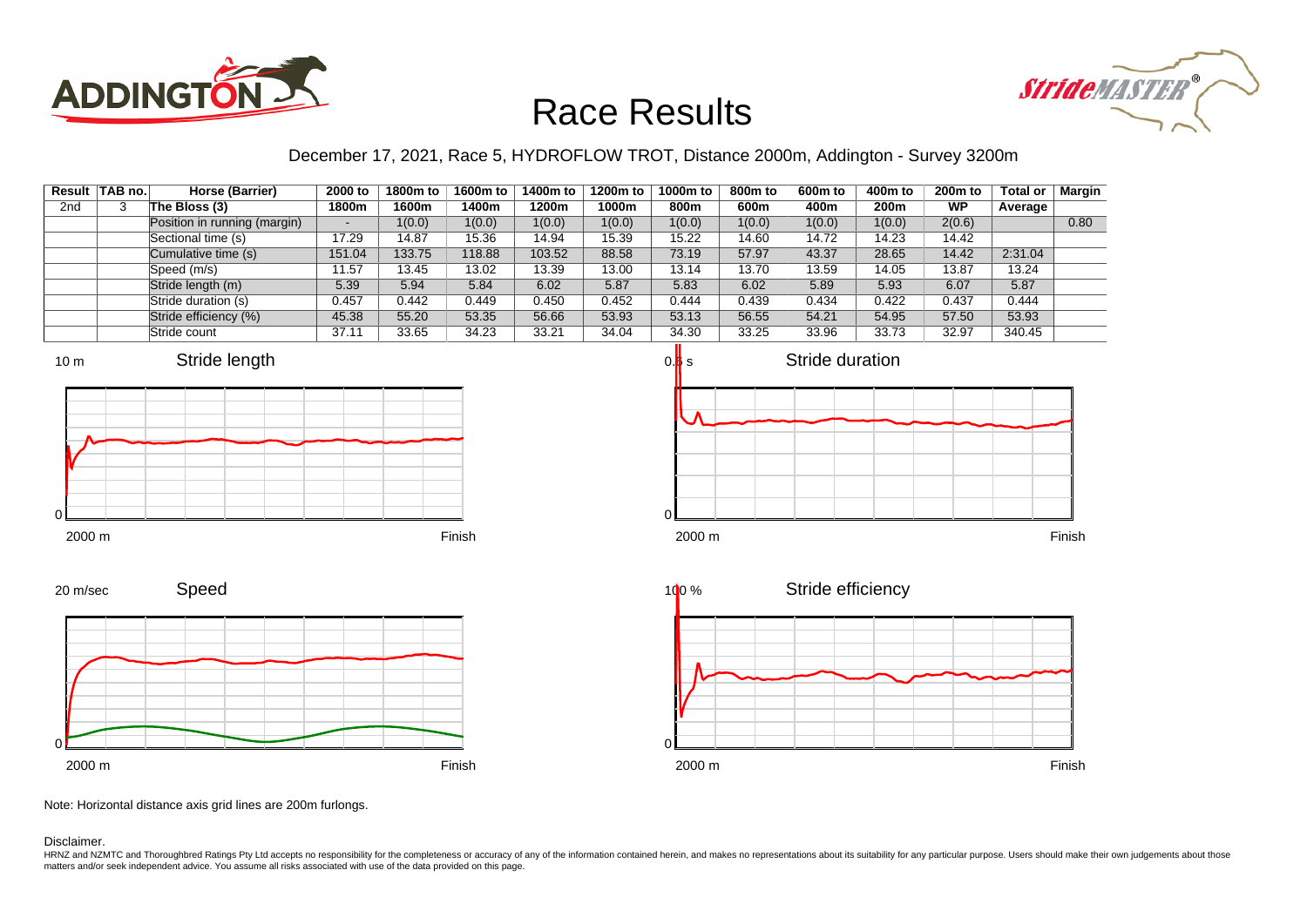



#### December 17, 2021, Race 5, HYDROFLOW TROT, Distance 2000m, Addington - Survey 3200m

|     | Result TAB no. | Horse (Barrier)              | 2000 to | 1800m to | 1600m to | 1400m to | 1200m to | 1000m to | 800m to | 600m to | 400m to | 200 <sub>m</sub> to | <b>Total or</b> | <b>Margin</b> |
|-----|----------------|------------------------------|---------|----------|----------|----------|----------|----------|---------|---------|---------|---------------------|-----------------|---------------|
| 3rd |                | Sundons Flyer (1)            | 1800m   | 1600m    | 1400m    | 1200m    | 1000m    | 800m     | 600m    | 400m    | 200m    | <b>WP</b>           | Average         |               |
|     |                | Position in running (margin) | -       | 2(2.3)   | 2(2.9)   | 2(2.7)   | 2(2.3)   | 2(2.3)   | 2(2.2)  | 3(2.4)  | 3(2.5)  | 3(3.2)              |                 | 4.20          |
|     |                | Sectional time (s)           | 17.60   | 14.97    | 15.33    | 14.88    | 15.38    | 15.20    | 14.64   | 14.74   | 14.24   | 14.69               |                 |               |
|     |                | Cumulative time (s)          | 151.67  | 134.07   | 119.10   | 103.77   | 88.89    | 73.51    | 58.31   | 43.67   | 28.93   | 14.69               | 2:31.67         |               |
|     |                | Speed (m/s)                  | 11.36   | 13.36    | 13.05    | 13.44    | 13.00    | 13.16    | 13.66   | 13.57   | 14.04   | 13.61               | 13.19           |               |
|     |                | Stride length (m)            | 5.27    | 5.74     | 5.72     | 5.87     | 5.77     | 5.74     | 5.82    | 5.81    | 5.84    | 5.74                | 5.73            |               |
|     |                | Stride duration (s)          | 0.443   | 0.430    | 0.439    | 0.436    | 0.444    | 0.436    | 0.426   | 0.428   | 0.416   | 0.422               | 0.434           |               |
|     |                | Stride efficiency (%)        | 43.39   | 51.55    | 51.18    | 53.80    | 52.07    | 51.47    | 52.97   | 52.67   | 53.31   | 51.50               | 51.26           |               |
|     |                | Stride count                 | 37.96   | 34.82    | 34.95    | 34.09    | 34.65    | 34.85    | 34.35   | 34.45   | 34.24   | 34.84               | 349.20          |               |











Note: Horizontal distance axis grid lines are 200m furlongs.

Disclaimer.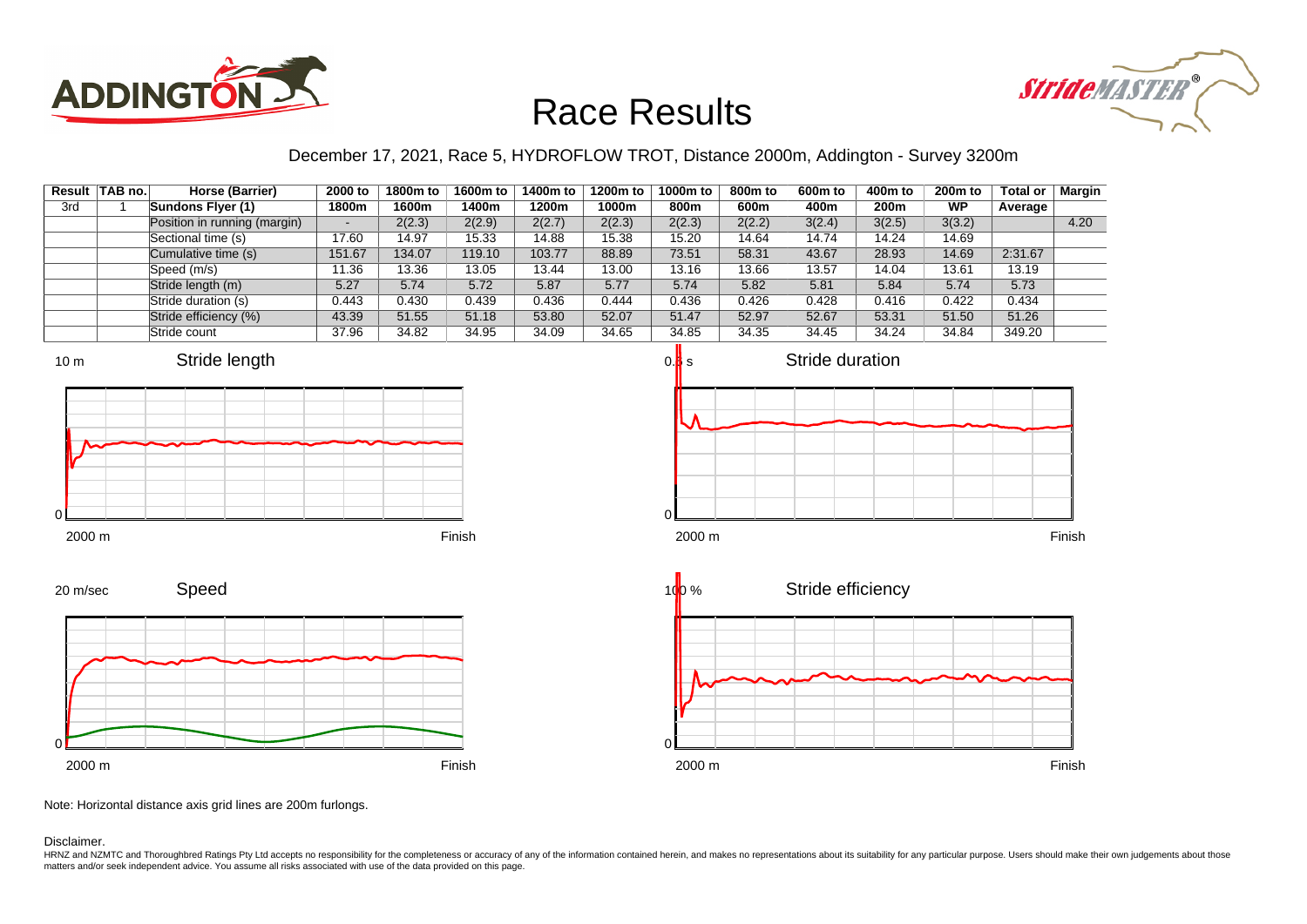



#### December 17, 2021, Race 5, HYDROFLOW TROT, Distance 2000m, Addington - Survey 3200m

|     | Result TAB no. | Horse (Barrier)              | 2000 to | 1800m to | 1600m to | 1400m to | 1200m to | 1000m to | 800m to | 600m to | 400m to | 200 <sub>m</sub> to | <b>Total or</b> | Margin |
|-----|----------------|------------------------------|---------|----------|----------|----------|----------|----------|---------|---------|---------|---------------------|-----------------|--------|
| 4th | 4              | Escargo (4)                  | 1800m   | 1600m    | 1400m    | 1200m    | 1000m    | 800m     | 600m    | 400m    | 200m    | <b>WP</b>           | Average         |        |
|     |                | Position in running (margin) | $\sim$  | 4(6.6)   | 4(7.7)   | 4(6.0)   | 4(5.4)   | 4(4.5)   | 4(4.5)  | 6(4.5)  | 6(4.8)  | 4(5.1)              |                 | 4.50   |
|     |                | Sectional time (s)           | 18.36   | 15.05    | 15.07    | 14.84    | 15.26    | 15.22    | 14.59   | 14.77   | 14.19   | 14.38               |                 |        |
|     |                | Cumulative time (s)          | 151.73  | 133.37   | 118.32   | 103.25   | 88.41    | 73.15    | 57.93   | 43.34   | 28.57   | 14.38               | 2:31.73         |        |
|     |                | Speed (m/s)                  | 10.89   | 13.29    | 13.27    | 13.48    | 13.11    | 13.14    | 13.71   | 13.54   | 14.09   | 13.91               | 13.18           |        |
|     |                | Stride length (m)            | 5.01    | 5.76     | 5.87     | 6.00     | 5.83     | 5.82     | 6.02    | 5.92    | 6.01    | 5.77                | 5.79            |        |
|     |                | Stride duration (s)          | 0.443   | 0.433    | 0.443    | 0.445    | 0.444    | 0.443    | 0.440   | 0.437   | 0.427   | 0.415               | 0.439           |        |
|     |                | Stride efficiency (%)        | 39.29   | 51.82    | 53.93    | 56.22    | 53.06    | 52.88    | 56.72   | 54.77   | 56.53   | 51.99               | 52.33           |        |
|     |                | Stride count                 | 39.89   | 34.73    | 34.05    | 33.34    | 34.32    | 34.38    | 33.20   | 33.78   | 33.25   | 34.67               | 345.61          |        |











Stride efficiency



Note: Horizontal distance axis grid lines are 200m furlongs.

#### Disclaimer.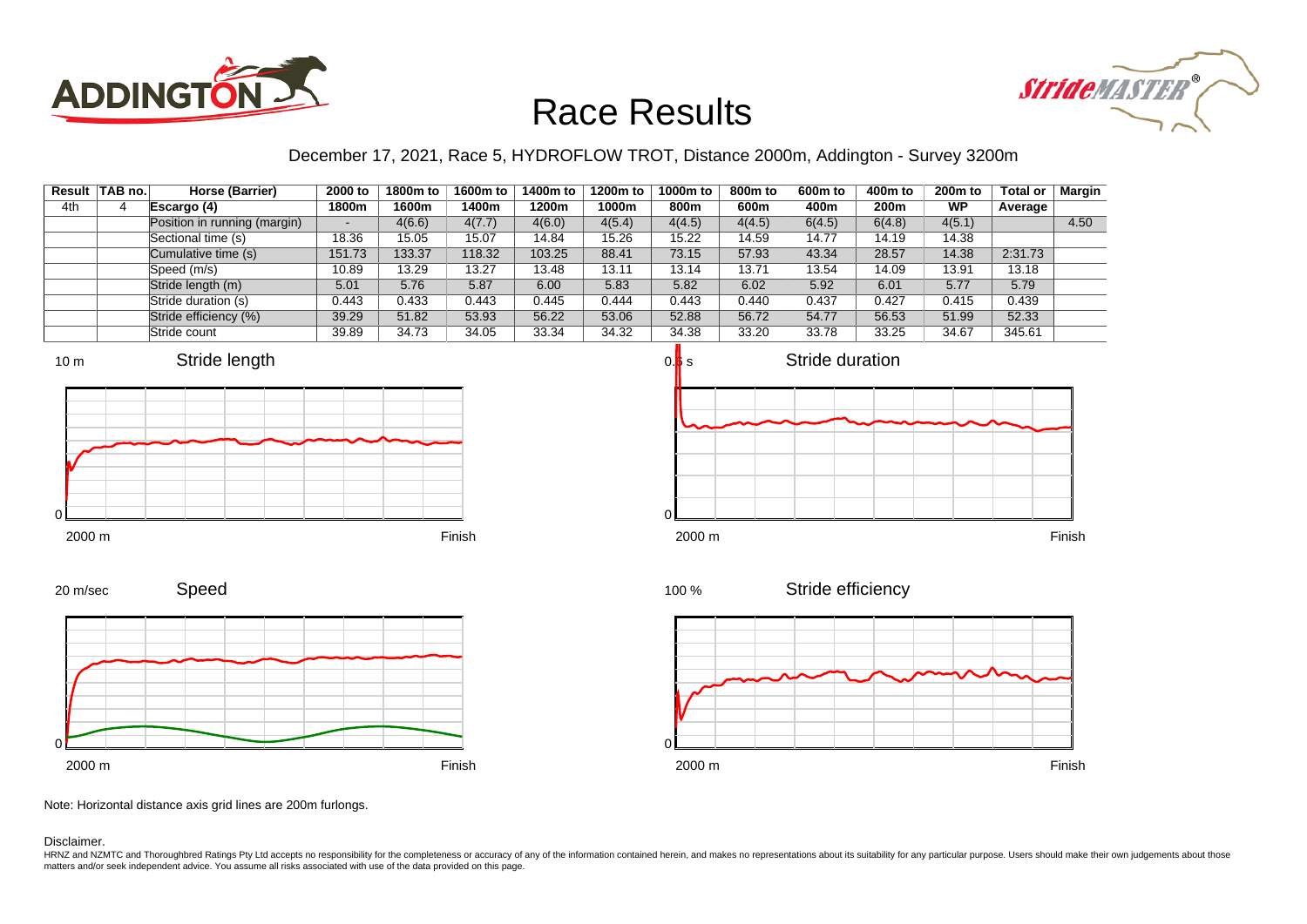



#### December 17, 2021, Race 5, HYDROFLOW TROT, Distance 2000m, Addington - Survey 3200m

|     | Result TAB no. | Horse (Barrier)              | 2000 to | 1800m to | 1600m to | 1400m to | 1200m to | 1000m to | 800m to | 600m to | 400m to | 200 <sub>m</sub> to | <b>Total or</b> | <b>Margin</b> |
|-----|----------------|------------------------------|---------|----------|----------|----------|----------|----------|---------|---------|---------|---------------------|-----------------|---------------|
| 5th | 11             | Rebel Kibbybon (9)           | 1800m   | 1600m    | 1400m    | 1200m    | 1000m    | 800m     | 600m    | 400m    | 200m    | <b>WP</b>           | Average         |               |
|     |                | Position in running (margin) | -       | 5(7.9)   | 5(10.1)  | 5(8.7)   | 5(7.0)   | 5(5.1)   | 5(4.7)  | 5(4.2)  | 4(3.6)  | 5(5.5)              |                 | 8.20          |
|     |                | Sectional time (s)           | 18.61   | 15.23    | 15.13    | 14.66    | 15.09    | 15.16    | 14.51   | 14.63   | 14.45   | 14.93               |                 |               |
|     |                | Cumulative time (s)          | 152.40  | 133.79   | 118.56   | 103.43   | 88.77    | 73.68    | 58.52   | 44.01   | 29.38   | 14.93               | 2:32.40         |               |
|     |                | Speed (m/s)                  | 10.75   | 13.13    | 13.22    | 13.64    | 13.25    | 13.19    | 13.78   | 13.67   | 13.84   | 13.40               | 13.12           |               |
|     |                | Stride length (m)            | 5.77    | 6.51     | 6.64     | 6.71     | 6.66     | 6.60     | 6.75    | 6.54    | 6.51    | 6.43                | 6.50            |               |
|     |                | Stride duration (s)          | 0.511   | 0.495    | 0.502    | 0.492    | 0.502    | 0.500    | 0.489   | 0.478   | 0.470   | 0.480               | 0.495           |               |
|     |                | Stride efficiency (%)        | 52.04   | 66.12    | 68.79    | 70.33    | 69.31    | 68.00    | 71.18   | 66.80   | 66.23   | 64.55               | 65.99           |               |
|     |                | Stride count                 | 34.66   | 30.75    | 30.14    | 29.81    | 30.03    | 30.32    | 29.63   | 30.59   | 30.72   | 31.12               | 307.77          |               |



20 m/sec









Note: Horizontal distance axis grid lines are 200m furlongs.

Disclaimer.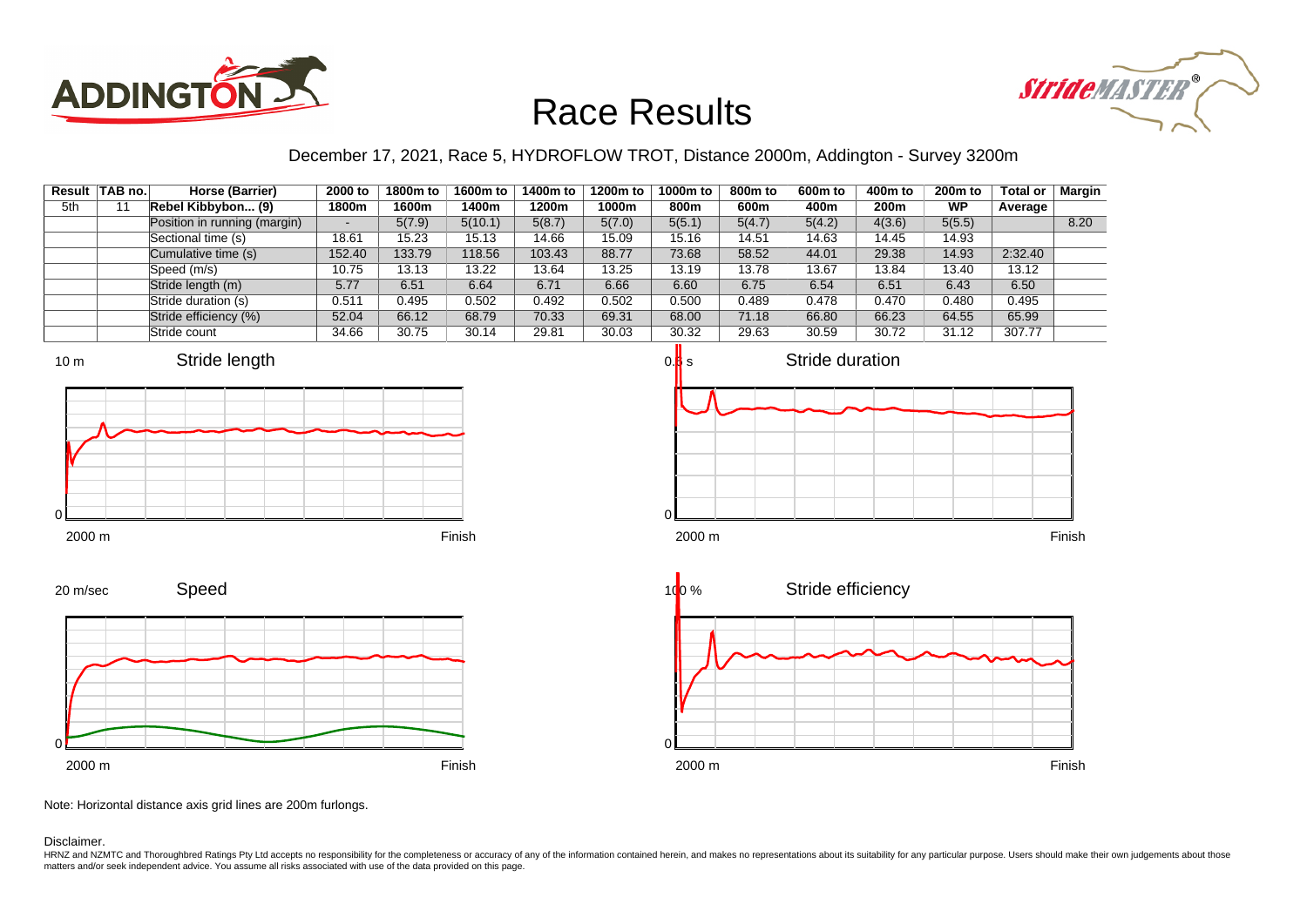



#### December 17, 2021, Race 5, HYDROFLOW TROT, Distance 2000m, Addington - Survey 3200m

|     | Result TAB no. | Horse (Barrier)              | 2000 to | 1800m to | 1600m to | 1400m to | 1200m to | 1000m to | 800 <sub>m</sub> to | 600m to | 400m to | 200 <sub>m</sub> to | <b>Total or</b> | <b>Margin</b> |
|-----|----------------|------------------------------|---------|----------|----------|----------|----------|----------|---------------------|---------|---------|---------------------|-----------------|---------------|
| 6th | 10             | Blink N Bones (8)            | 1800m   | 1600m    | 1400m    | 1200m    | 1000m    | 800m     | 600m                | 400m    | 200m    | <b>WP</b>           | Average         |               |
|     |                | Position in running (margin) | н.      | 6(10.1)  | 6(13.4)  | 6(11.8)  | 6(9.7)   | 6(7.1)   | 6(6.8)              | 7(5.3)  | 7(6.2)  | 6(7.5)              |                 | 8.80          |
|     |                | Sectional time (s)           | 19.03   | 15.42    | 15.10    | 14.59    | 14.96    | 15.17    | 14.36               | 14.87   | 14.36   | 14.67               |                 |               |
|     |                | Cumulative time (s)          | 152.53  | 133.50   | 118.08   | 102.98   | 88.39    | 73.43    | 58.26               | 43.90   | 29.03   | 14.67               | 2:32.53         |               |
|     |                | Speed (m/s)                  | 10.51   | 12.97    | 13.25    | 13.71    | 13.37    | 13.18    | 13.93               | 13.45   | 13.93   | 13.63               | 13.11           |               |
|     |                | Stride length (m)            | 5.43    | 5.99     | 6.17     | 6.43     | 6.24     | 6.14     | 6.41                | 6.22    | 6.42    | 6.61                | 6.19            |               |
|     |                | Stride duration (s)          | 0.487   | 0.461    | 0.466    | 0.469    | 0.467    | 0.465    | 0.460               | 0.463   | 0.461   | 0.484               | 0.472           |               |
|     |                | Stride efficiency (%)        | 46.04   | 55.98    | 59.54    | 64.54    | 60.81    | 58.87    | 64.19               | 60.48   | 64.38   | 68.20               | 59.83           |               |
|     |                | Stride count                 | 36.85   | 33.41    | 32.40    | 31.12    | 32.06    | 32.58    | 31.21               | 32.15   | 31.16   | 30.27               | 323.21          |               |











Note: Horizontal distance axis grid lines are 200m furlongs.

Disclaimer.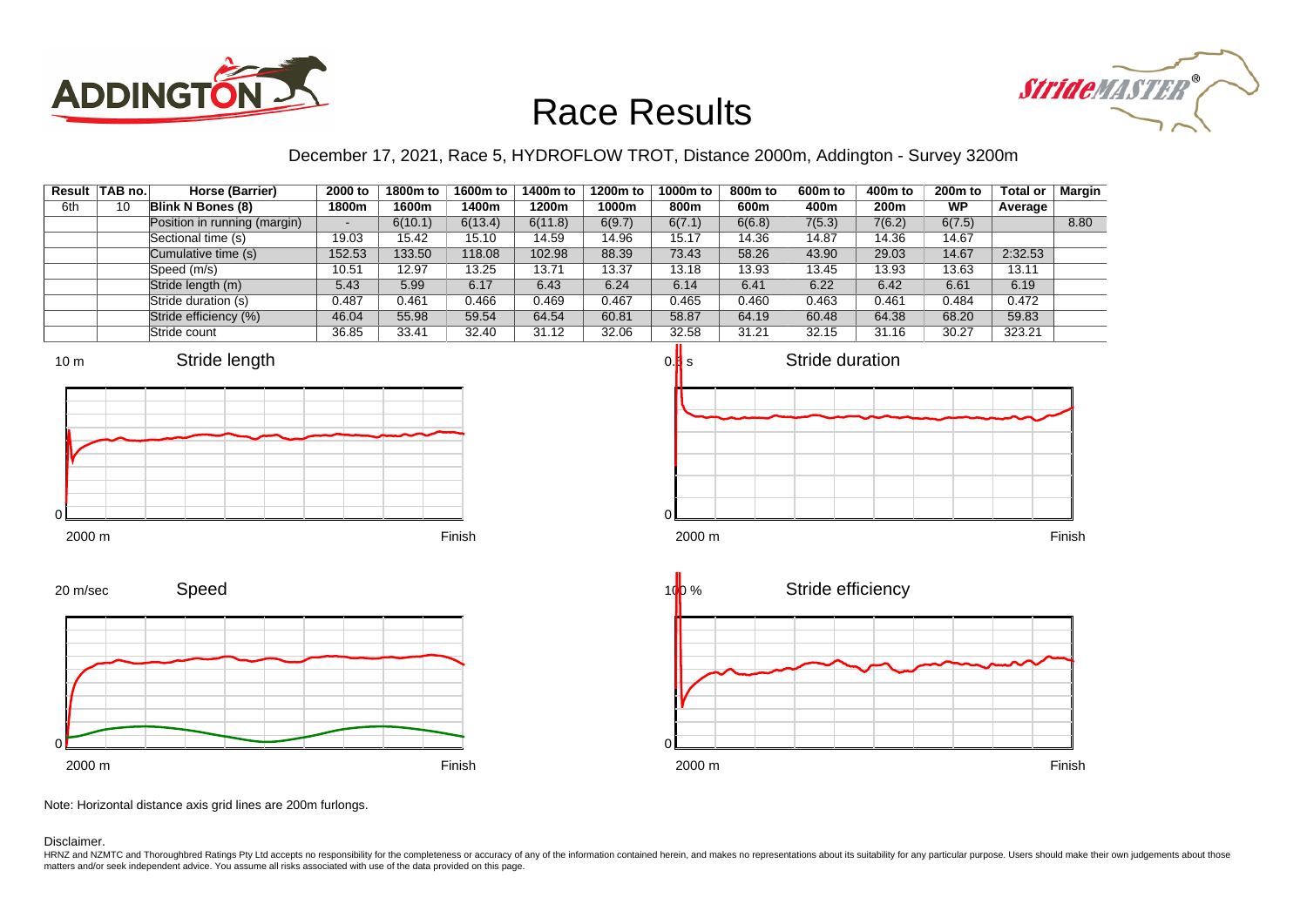



#### December 17, 2021, Race 5, HYDROFLOW TROT, Distance 2000m, Addington - Survey 3200m

|                 | Result TAB no. | Horse (Barrier)              | 2000 to        | 1800m to | 1600m to | 1400m to | 1200m to | 1000m to       | 800 <sub>m</sub> to | 600m to           | 400m to  | 200 <sub>m</sub> to | Total or | <b>Margin</b> |
|-----------------|----------------|------------------------------|----------------|----------|----------|----------|----------|----------------|---------------------|-------------------|----------|---------------------|----------|---------------|
| 7th             | 8              | B D Yasothon (6)             | 1800m          | 1600m    | 1400m    | 1200m    | 1000m    | 800m           | 600m                | 400m              | 200m     | <b>WP</b>           | Average  |               |
|                 |                | Position in running (margin) | $\blacksquare$ | 7(11.7)  | 7(16.1)  | 7(14.6)  | 7(12.2)  | 7(8.9)         | 7(8.7)              | 4(4.0)            | 5(3.8)   | 7(8.4)              |          | 11.30         |
|                 |                | Sectional time (s)           | 19.10          | 15.60    | 15.12    | 14.54    | 14.85    | 15.19          | 13.82               | 14.69             | 14.89    | 15.18               |          |               |
|                 |                | Cumulative time (s)          | 152.98         | 133.88   | 118.28   | 103.16   | 88.62    | 73.77          | 58.58               | 44.76             | 30.07    | 15.18               | 2:32.98  |               |
|                 |                | Speed (m/s)                  | 10.47          | 12.82    | 13.23    | 13.76    | 13.47    | 13.17          | 14.47               | 13.61             | 13.43    | 13.18               | 13.07    |               |
|                 |                | Stride length (m)            | 7.48           | 7.31     | 12.07    | 25.73    | 15.11    | 13.03          | 26.79               | 41.32             | 92.12    | 113.02              | 16.22    |               |
|                 |                | Stride duration (s)          | 0.718          | 0.570    | 0.913    | 1.870    | 1.122    | 0.990          | 1.851               | 3.035             | 6.859    | 8.580               | 1.241    |               |
|                 |                | Stride efficiency (%)        | 87.36          | 83.45    | 227.71   | 1034.43  | 356.83   | 265.42         | 1121.60             | 2668.55           | 13260.64 | 19962.34            | 411.15   |               |
|                 |                | Stride count                 | 26.75          | 27.37    | 16.57    | 7.77     | 13.24    | 15.35          | 7.47                | 4.84              | 2.17     | 1.77                | 123.30   |               |
| 10 <sub>m</sub> |                | Stride length                |                |          |          |          |          | $0.\mathbf{b}$ |                     | Stride duration   |          |                     |          |               |
| 0               |                |                              |                |          |          |          |          |                |                     |                   |          |                     |          |               |
| 2000 m          |                |                              |                |          | Finish   |          |          | 2000 m         |                     |                   |          |                     |          | Finish        |
| 20 m/sec<br>O   |                | Speed                        |                |          |          |          |          | U              |                     | Stride efficiency |          |                     |          |               |
| 2000 m          |                |                              |                |          | Finish   |          |          | 2000 m         |                     |                   |          |                     |          | Finish        |

Note: Horizontal distance axis grid lines are 200m furlongs.

Disclaimer.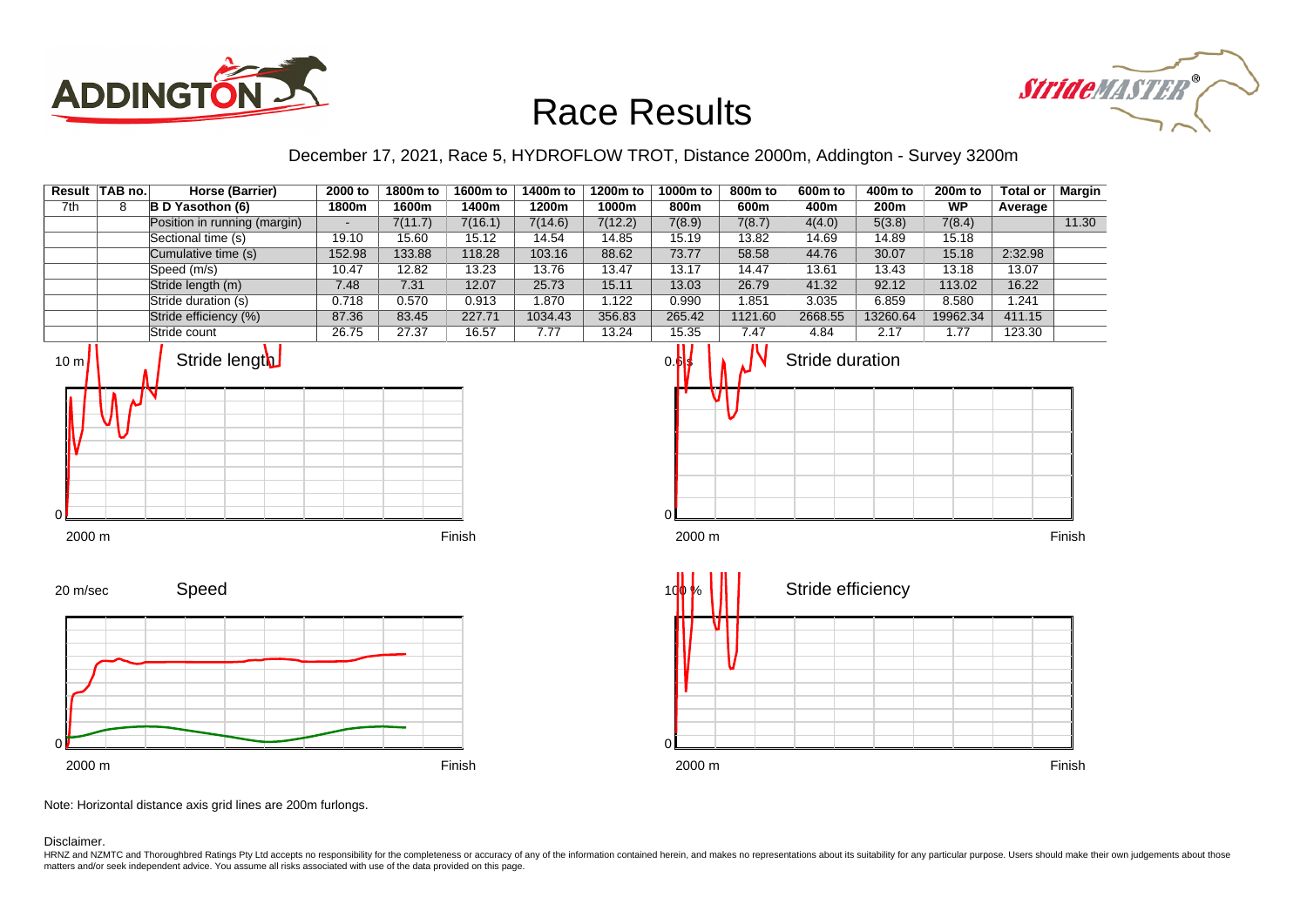



#### December 17, 2021, Race 5, HYDROFLOW TROT, Distance 2000m, Addington - Survey 3200m

|     | Result TAB no. | Horse (Barrier)              | 2000 to | 1800m to | 1600m to | 1400m to | 1200m to | 1000m to | 800m to | 600m to | 400m to          | 200 <sub>m</sub> to | <b>Total or</b> | Margin |
|-----|----------------|------------------------------|---------|----------|----------|----------|----------|----------|---------|---------|------------------|---------------------|-----------------|--------|
| 8th |                | Love Rose (7)                | 1800m   | 1600m    | 1400m    | 1200m    | 1000m    | 800m     | 600m    | 400m    | 200 <sub>m</sub> | <b>WP</b>           | Average         |        |
|     |                | Position in running (margin) | -       | 8(17.6)  | 8(22.3)  | 8(16.3)  | 8(14.1)  | 8(9.2)   | 8(11.6) | 8(10.0) | 8(12.1)          | 8(15.8)             |                 | 21.80  |
|     |                | Sectional time (s)           | 20.13   | 15.66    | 14.37    | 14.57    | 14.58    | 15.63    | 14.34   | 15.07   | 14.74            | 15.83               |                 |        |
|     |                | Cumulative time (s)          | 154.92  | 134.79   | 119.13   | 104.76   | 90.19    | 75.61    | 59.98   | 45.64   | 30.57            | 15.83               | 2:34.92         |        |
|     |                | Speed (m/s)                  | 9.93    | 12.77    | 13.92    | 13.73    | 13.72    | 12.80    | 13.95   | 13.27   | 13.57            | 12.63               | 12.91           |        |
|     |                | Stride length (m)            | 5.26    | 6.09     | 6.59     | 6.44     | 6.65     | 6.19     | 6.34    | 6.12    | 6.22             | 5.85                | 6.15            |        |
|     |                | Stride duration (s)          | 0.498   | 0.477    | 0.473    | 0.469    | 0.485    | 0.484    | 0.455   | 0.461   | 0.459            | 0.463               | 0.476           |        |
|     |                | Stride efficiency (%)        | 43.24   | 57.92    | 67.85    | 64.72    | 69.17    | 59.92    | 62.83   | 58.48   | 60.49            | 53.47               | 59.09           |        |
|     |                | Stride count                 | 38.02   | 32.85    | 30.35    | 31.08    | 30.06    | 32.30    | 31.54   | 32.69   | 32.15            | 34.19               | 325.23          |        |

















Note: Horizontal distance axis grid lines are 200m furlongs.

#### Disclaimer.